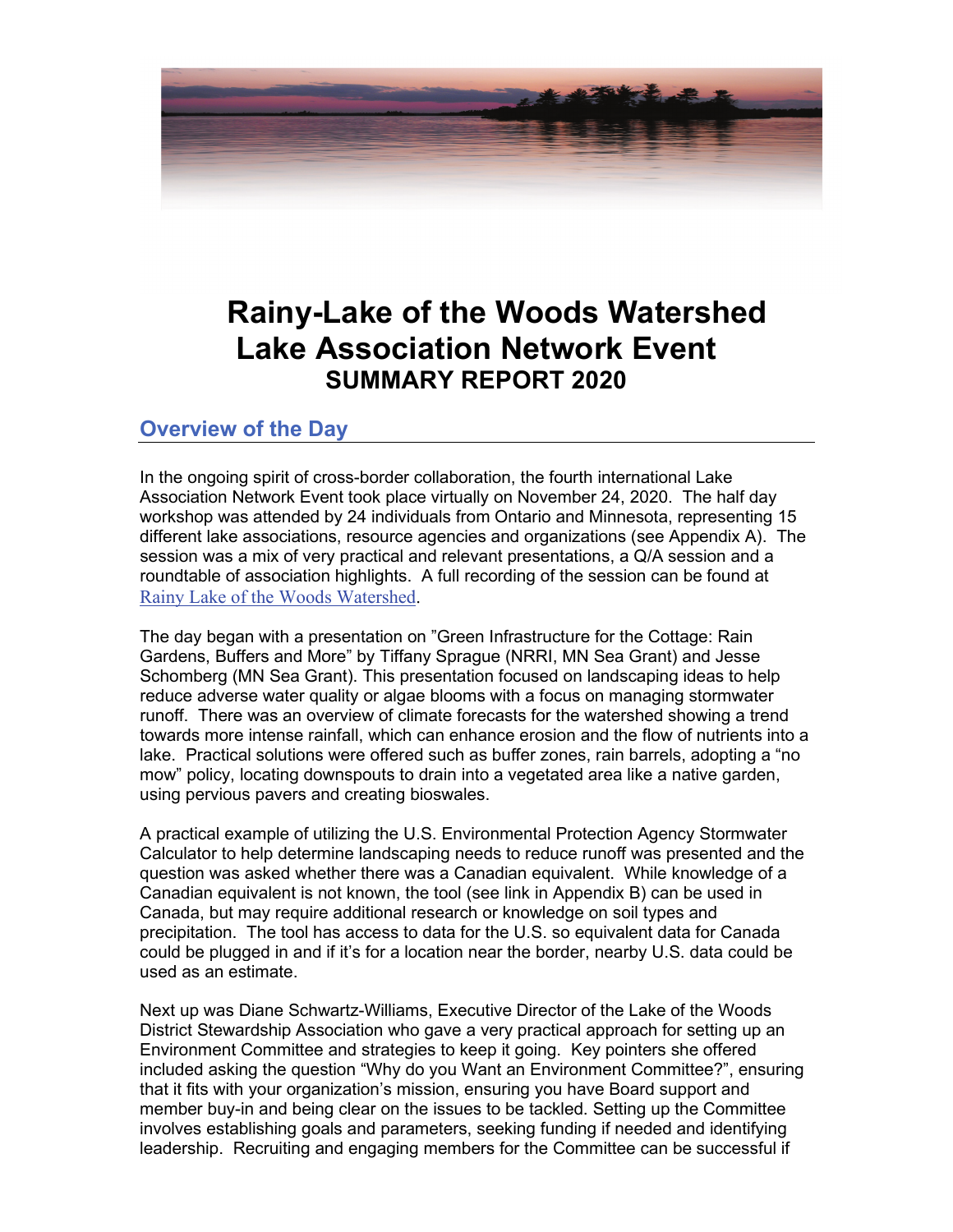you look for expertise in your existing membership or even outside of it, keeping communication lines open and providing encouragement. It's important to prioritize projects, listen to members, go beyond the status quo where possible and capitalize on successes. It was noted that FOCA has a good resource tool for anyone looking to start an association and can be requested by contacting communications  $@$  foca.on.ca.

Our third presentation was focused on communication and was delivered as a Q/A session between Matt Julius (Professor of Biology, St. Cloud State), Debra Japp and Jeff Bineham, both Professors at St. Cloud State in the Communication Department.

Q.1 Is there one basic suggestion for helping associations to communicate better with stakeholders?

• Keep it SIMPLE; don't give too much data/information, use simple language

Q.2 How Should We Respond to Disagreement/Disbelief (e.g. in BMPs)

- It's important to realize not everyone is on the same page
- It is very important to LISTEN more, talk less; seek to understand the reason for the disagreement; find common ground and start with small goals

Q.3 How Does a Lake Association Motivate People to Engage?

• Use storytelling; try to make the connection between lake stewardship activities and human emotion

## **Roundtable**

Each association and organization in attendance was given time to share information on who they are, what their focus is and to showcase success stories – here are the highlights from each:

Granite Lake – no association formed yet but the blue-green algae issue of the summer of 2020 has galvanized lake residents; this could be a good foundation for moving forward with establishment of an association

Lake of the Woods District Stewardship Association – LakeSmart program continues to be the flagship program (dock to dock visits to do shoreline assessments, hand out stewardship information); currently involved in cross-border conversation regarding management of flowering rush; started a webinar series to bring key information to members

Federation of Ontario Cottagers' Associations – found success when they incorporate food and fun into an event, for example, music at the dock, scavenger hunt, virtual kids fishing derby; capitalize on big issues (e.g. blue green algae) when you can; for 60 years FOCA has polled members about their top interests/concerns and it is ALWAYS water quality. Starting a group focused on hot environmental concerns or an emerging concern will surely garner local interests, get some community activation underway

Vermilion Lake Association – large AIS prevention effort involving inspections, education at water-based events, partnering with local SWCD to deliver programs; no new AIS have been found in the last 5 years (since program began); also have loon and cormorant programs and quarterly newsletter; AIS work has shown high risk with private landings and resorts, so recommendation to anyone doing AIS prevention work to ensure resorts are included. Association has a website and they are active on Facebook; would like to discuss social media strategies with other associations

East Hawk Lake – small group that evolved around land tax issues initially and are now moving towards environmental issues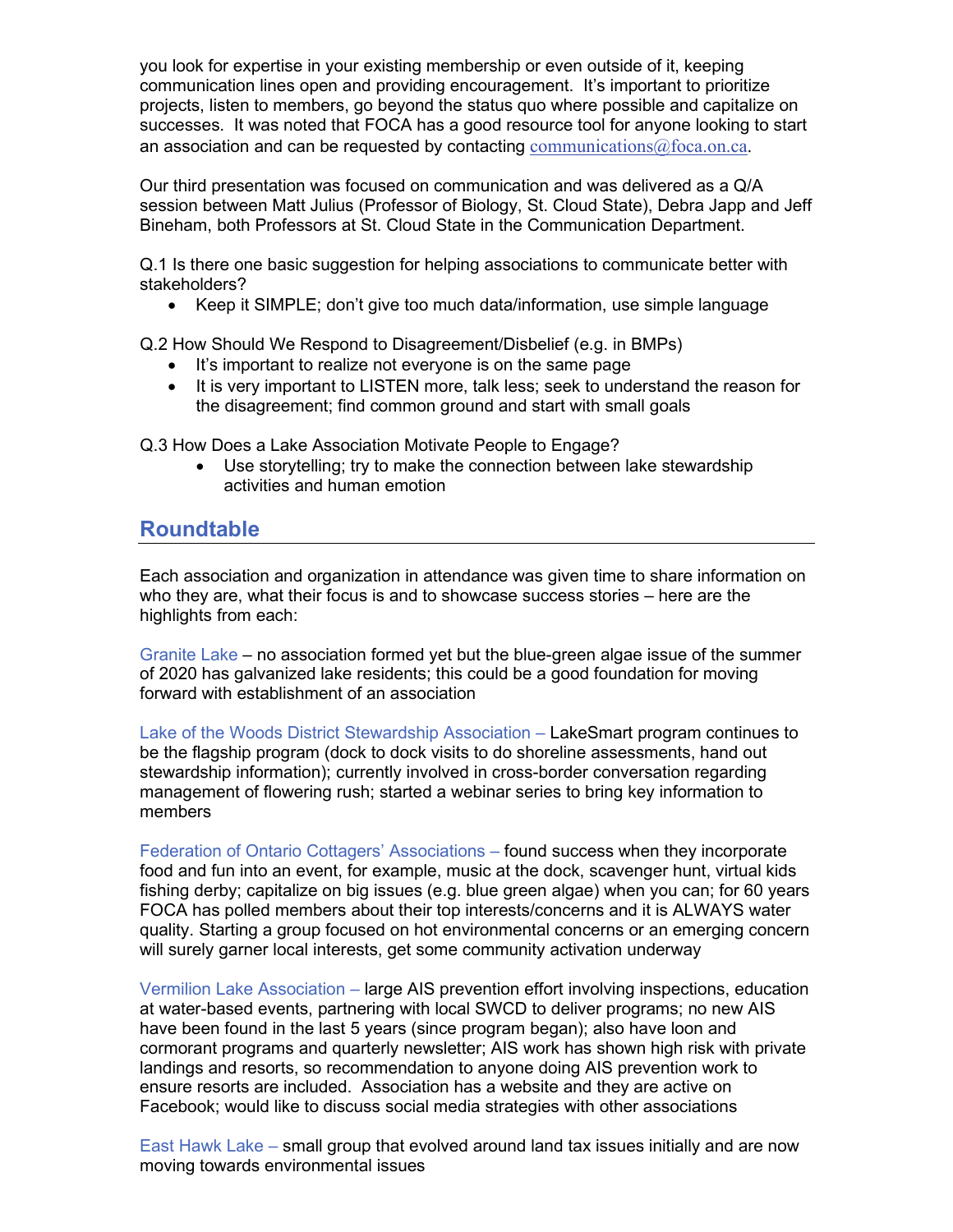White Iron Chain of Lakes Association (WICOLA) – long-standing water quality sampling program continues; working with local SWCD to have AIS inspections done; working with Boundary Waters Canoe Area Wilderness Coalition to help prevent AIS in boundary waters; distribute extensive newsletter but would like to see examples from other associations; updating website but still need to establish a mission statement

Koochiching Soil and Water Conservation District – involved in Northeast Regional Sustainability Development Partnership which provides funding for small projects (forestry, water). RFPs are being sought for small projects like shoreline naturalization or community gardens or tree planting for January/February submission

North St. Louis Soil and Water Conservation District - also part of the Northeast Regional Sustainability Development Partnership and terrestrial projects also qualify, as they relate to water quality; support from profs/grad students at University of MN is available; planning is underway for Little Fork and Big Fort River watershed public participation meetings (Big Fork on Dec. 15) to provide updates on water quality testing; AIS programs for both aquatic and terrestrial species continue

Rainy Lake Conservancy - main goal has always been to protect land on Rainy Lake; Minnesota Land Trust picked the Conservancy as Partner of the Year this year; continue to support wolf project at Voyageurs National Park and keep an eye on mining activity

Minnesota Pollution Control Agency – planning the Big Fork River public participation event on Dec. 15 in support of the WRAPS process (Watershed Restoration and Protection Strategy); water samples collected this summer, more sampling to be done in 2021, then restoration and protection plans will follow

Rainy Lake Property Owners Association – currently considering supporting an initiative to look at water flow under the Causeway that has been impeded for years and is encouraging excessive plant growth; RLPOA began as a response to the 2014 flooding and have since branched out to other issues – it is effective to have a focus on an issue to help galvanize people

### **What's Next**

In reading the comments from the evaluation forms for the workshop and the final comments during the event, it is clear that participants are in favour of another event being planned next year. Suggestions and comments included:

- Ask everyone to bring examples of newsletters to share; successful event ideas
- Consider a focused discussion on effective use of social media
- Consider a talk on the pros and cons of copper mining
- Consider information on algae and what conditions drive it
- Ask groups to comment on their priorities and the help they would like to see come from governments and NGOs
- Invite First Nation communities to join this event
- Show all lake associations on a map and identify those who could be attending
- Share association websites and Facebook pages
- When able, provide "how to" demos in person (e.g. tour a shoreline project)
- Consider a session on how to chair a meeting or how to deal with discord or apathy

Thank you for your feedback and watch for another event in 2021!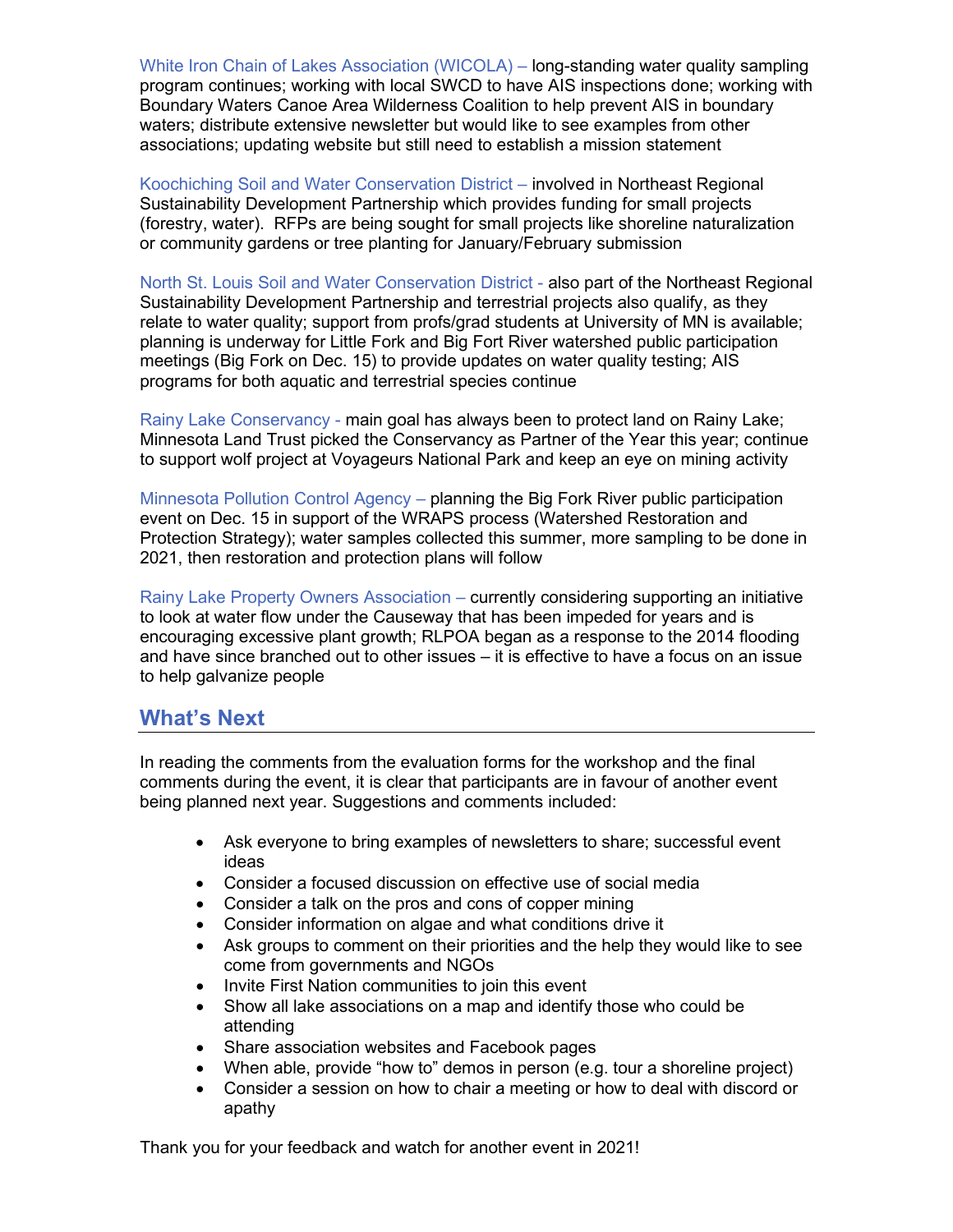# **Appendix A List of Participants and Contact Information**

| <b>Name</b>                 | Organization                                                                          | Website                      | <b>Social Media</b>                                                                                          |
|-----------------------------|---------------------------------------------------------------------------------------|------------------------------|--------------------------------------------------------------------------------------------------------------|
| <b>Matt Julius</b>          | St. Cloud State U                                                                     | Juliuslab.com                |                                                                                                              |
| Jeff Bineham                | St. Cloud State U                                                                     |                              |                                                                                                              |
| Debra Japp                  | St. Cloud State U                                                                     |                              |                                                                                                              |
| <b>Tiffany Sprague</b>      | NRRI. MN Sea Grant                                                                    | seagrant.umn.edu             | https://www.facebook.com/mnseagrant                                                                          |
| Jess Schomberg              | <b>MN Sea Grant</b>                                                                   | seagrant.umn.edu             | https://www.facebook.com/mnseagrant                                                                          |
| Sharon Gurney               | Granite Lake (ON)                                                                     |                              | https://www.facebook.com/groups/620110171844586/?ref=share                                                   |
| Paul Anderson               | Rainy Lake Conservancy (ON)                                                           | www.rainylakeconservancy.org |                                                                                                              |
| Diane Schwartz-<br>Williams | Lake of the Woods District<br><b>Stewardship Association</b>                          | www.lowdsa.com               | www.twitter.com/@lowdsaLakeTime<br>www.facebook.com/LOWDistrictStewardshipAssoc<br>www.instagram.com/lowdsa/ |
| <b>Garth Collier</b>        | Lake of the Woods District<br>Stewardship Association, Schnarr and<br>Ottermere lakes | www.lowdsa.com               | www.twitter.com/@lowdsaLakeTime<br>www.facebook.com/LOWDistrictStewardshipAssoc<br>www.instagram.com/lowdsa/ |
| Jolen Simon                 | Koochiching Soil and Water<br><b>Conservation District</b>                            | www.koochichingswcd.org      | https://www.facebook.com/koochichingswcd<br>Instagram: koochiching swcd                                      |
| <b>Terry Rees</b>           | Federation of Ontario Cottagers<br>Associations                                       | https://foca.on.ca/          | https://www.facebook.com/foca.on.ca<br>https://twitter.com/foca_info<br>https://www.youtube.com/FOCAprograms |
| <b>Becca Reiss</b>          | North St. Louis Soil and Water<br><b>Conservation District</b>                        | www.nslswcd.org              | @nslswcd.org or www.facebook.com/nslswcd/                                                                    |
| Lindsey Krumrie             | Minnesota Pollution Control Agency                                                    | www.pca.state.mn.us          | (1) Minnesota Pollution Control Agency   Facebook                                                            |
| Michelle Lewin              | Federation of Ontario Cottagers'<br>Associations                                      | https://foca.on.ca/          | https://www.facebook.com/foca.on.ca<br>https://twitter.com/foca_info<br>https://www.youtube.com/FOCAprograms |
| Terry<br>Grosshauser        | <b>Vermilion Lake Association</b>                                                     |                              | (1) Vermilion Lake Association   Facebook                                                                    |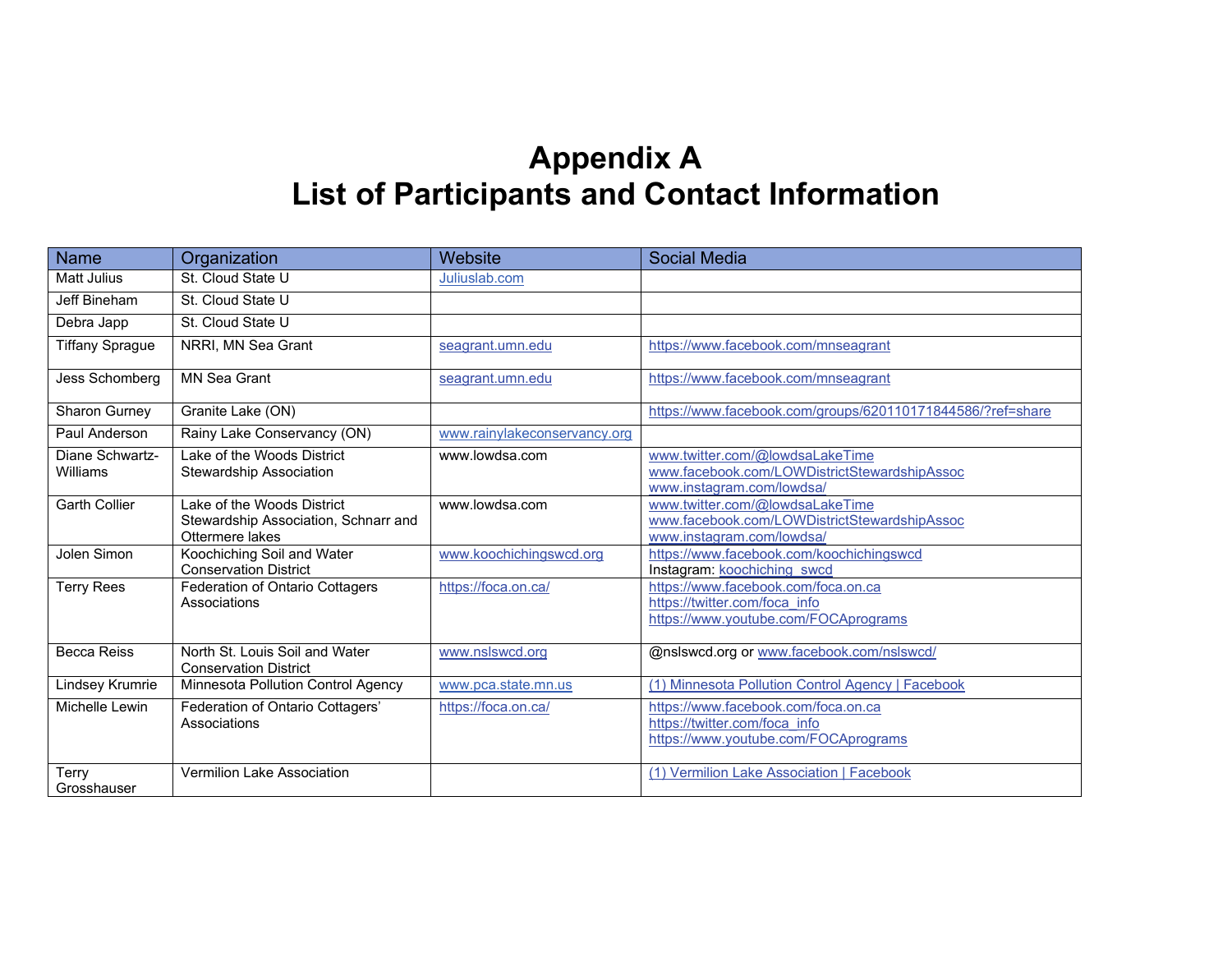| Lori Ptak      | Vermilion Lake Association                    |                                                                   | (1) Vermilion Lake Association   Facebook                         |
|----------------|-----------------------------------------------|-------------------------------------------------------------------|-------------------------------------------------------------------|
| Willa Toovey   | East Hawk Lake Association                    |                                                                   |                                                                   |
| Diane McGhee   | Ministry of Natural Resources and<br>Forestry | <b>Ministry of Natural Resources</b><br>and Forestry   Ontario.ca | (1) Ontario Ministry of Natural Resources and Forestry   Facebook |
| Jim Yount      | Rainy Lake Property Owners<br>Association     |                                                                   | (1) Rainy Lake Property Owners Association   Facebook             |
| Linda Ganister | White Iron Chain of Lakes Association         | www.wicola.org                                                    | https://www.facebook.com/WhiteIronChainofLakes                    |
| Sue Duffy      | White Iron Chain of Lakes Association         | www/wicola.org                                                    | https://www.facebook.com/WhiteIronChainofLakes                    |
| Anne Molyneux  | Rainy Lake Property Owners<br>Association     |                                                                   | (1) Rainy Lake Property Owners Association   Facebook             |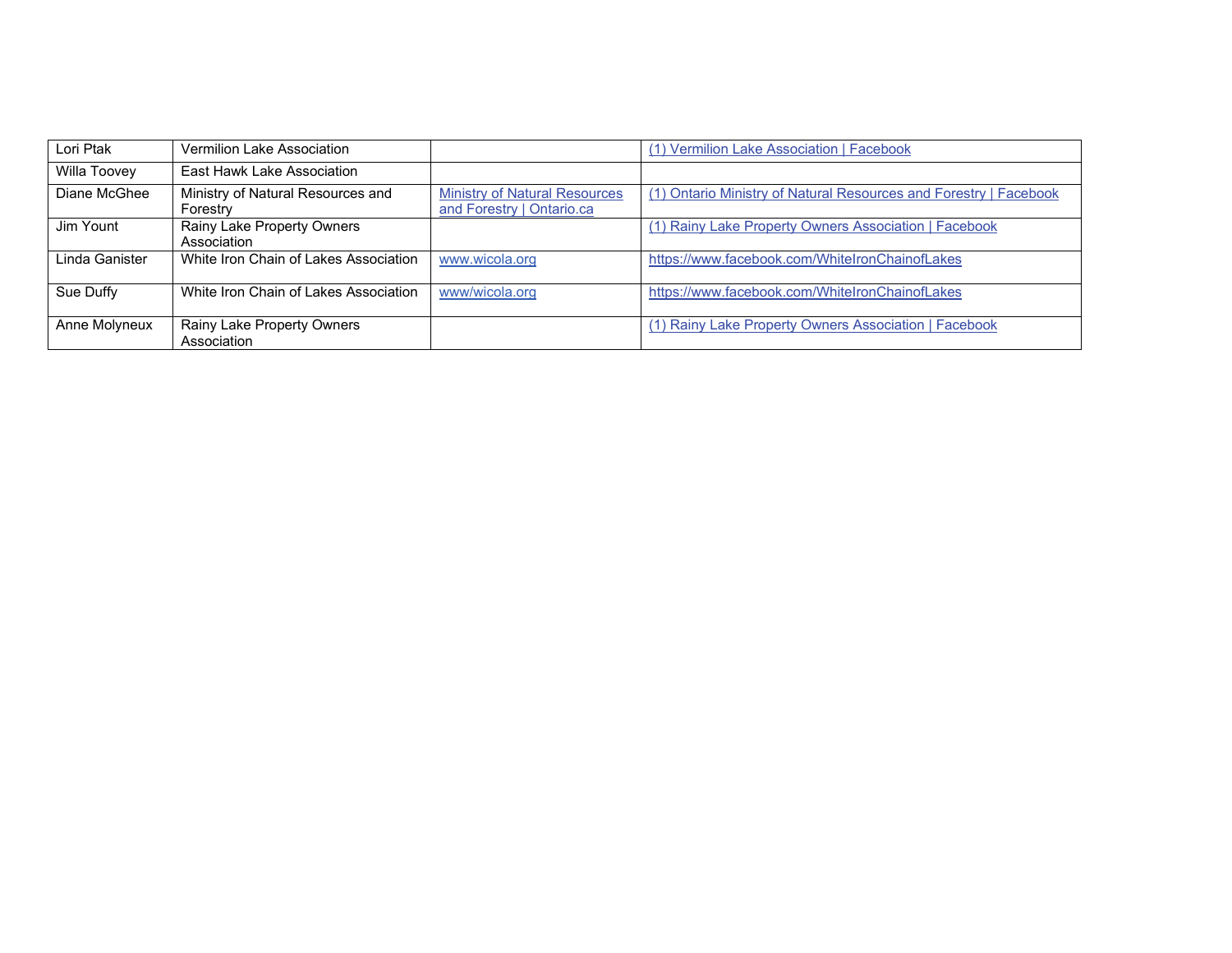# **Appendix B Green Infrastructure & Stormwater Management Resources**

Lake Association Network Event for the Rainy-Lake of the Woods Watershed November 2020

Jesse Schomberg, MN Sea Grant, jschombe@d.umn.edu Tiffany Sprague, MN Sea Grant, tsprague@d.umn.edu

#### **Green Infrastructure: Overview**

Minnesota Pollution Control Agency Low-Impact Development & Green Infrastructure [https://www.pca.state.mn.us/water/stormwater-management-low-impact](https://www.pca.state.mn.us/water/stormwater-management-low-impact-development-and-green-infrastructure)[development-and-green-infrastructure](https://www.pca.state.mn.us/water/stormwater-management-low-impact-development-and-green-infrastructure)

Environmental Protection Agency Green Infrastructure <https://www.epa.gov/green-infrastructure>

#### **Green Infrastructure for the Home**

LakeSuperiorStreams.org You Can Make a Difference <https://www.lakesuperiorstreams.org/citizen/action.html>

LakeSuperiorStreams.org Stormwater Site Design Toolkit <https://www.lakesuperiorstreams.org/stormwater/toolkit/index.html>

Illinois-Indiana Sea Grant Stormwater@Home Video Series <https://iiseagrant.org/new-stormwater-at-home-video-series/>

New Hampshire's Guide to Stormwater Management <https://www4.des.state.nh.us/SoakNH/>

Vermont Guide to Stormwater Management for Homeowners and Small Businesses [https://dec.vermont.gov/sites/dec/files/wsm/erp/docs/2018-06-](https://dec.vermont.gov/sites/dec/files/wsm/erp/docs/2018-06-14%20VT_Guide_to_Stormwater_for_Homeowners.pdf) 14%20VT Guide to Stormwater for Homeowners.pdf

EPA National Stormwater Calculator <https://swcweb.epa.gov/stormwatercalculator/>

#### **Native & Rain Garden Resources**

Lawns to Legumes: Your Yard can BEE the Change <https://bwsr.state.mn.us/l2l>

Blue Thumb

<https://bluethumb.org/>

UMN Extension How & Why to Build a Rain Garden <https://extension.umn.edu/landscape-design/rain-gardens>

#### **Green Infrastructure for Communities**

Tackling Barriers to Green Infrastructure: An Audit of Municipal Codes & Ordinances [https://www.seagrant.wisc.edu/our-work/focus-areas/coastal-communities/green](https://www.seagrant.wisc.edu/our-work/focus-areas/coastal-communities/green-infrastructure/)[infrastructure/](https://www.seagrant.wisc.edu/our-work/focus-areas/coastal-communities/green-infrastructure/) <http://www.ci.superior.wi.us/302/Stormwater-Utility>

The Watershed Game

<https://watershedgame.umn.edu/>